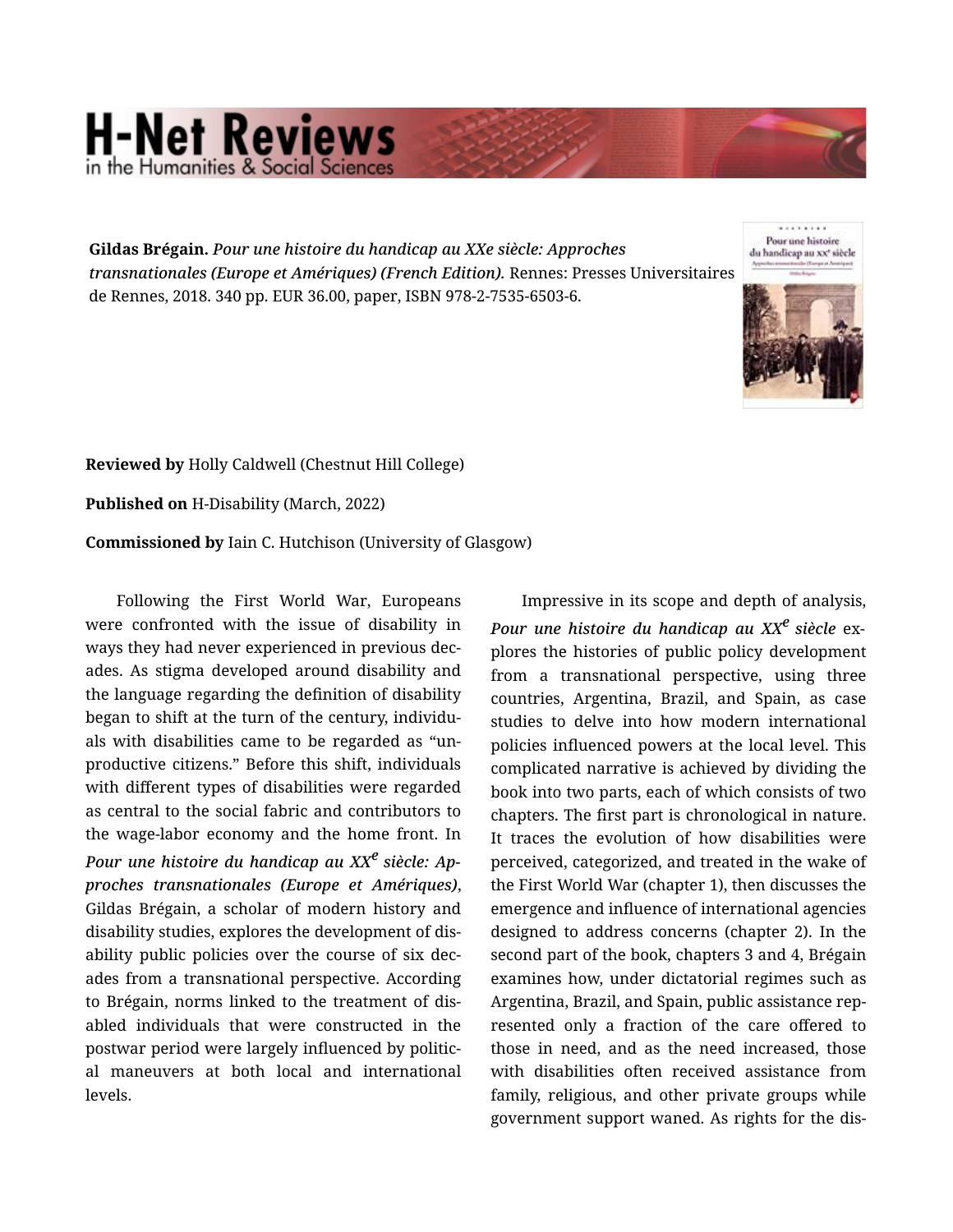abled increased on the international scale, they of‐ ten weakened in these three nations. A concise yet detailed introduction and conclusion frame the work by providing readers with the historical con‐ text that briefly describes how, in the twentieth century, multiple rehabilitative policies concern‐ ing disabilities were initially formed in Europe and later became a global model imposed on other nations.

Drawing on a wealth of archival and institu‐ tional records from various countries and interna‐ tional organizations such as UNESCO, UNICEF, and the World Health Organization, as well as a com‐ prehensive list of individual associations provid‐ ing services for those with disabilities, Brégain of‐ fers an overarching analysis of rehabilitative policies that evolved under the influence of the United Nations and other specialized agencies. From 1918 through the end of the Second World War, there was an expansion of state intervention in the private lives of disabled individuals, partic‐ ularly returning soldiers who became disabled as a direct result of their experience during war. In‐ dividuals coping with various disabilities, such as deafness or blindness, as well as those who suffered from war-related mutilation, fell under the umbrella of nations that attempted at first to establish compulsory employment acts before moving toward the rehabilitative model. Such policies were inspired by the long-standing view that the disabled lacked self-sufficiency and were shaped in large part by the Elizabethan poor laws of the seventeenth century, which categorized the poor into two distinct groups—the deserving and the undeserving. In short, the deserving poor were individuals who wanted to work but were physic‐ ally incapable of doing so, whereas the un‐ deserving poor were individuals who were able to work but refused to do so. Although individuals with disabilities (individuals who were defined as mentally deficient, maimed, blind, or deaf, among others) fell into the category of the deserving poor, Brégain notes how this classification often contrib‐ uted to their neglect by state officials under dictat‐

orial regimes such as Argentina, Brazil, and Spain. This occurred because individuals with disabilities were often treated as having conditions that re‐ quired rehabilitative services to overcome their condition so they could conform to the construct of an able-bodied society (referred to as the medic‐ al model or medicalization), as opposed to society providing an inclusive environment and services that met their individual needs.

According to Brégain, between the years 1945 and 1983 many western European states adopted comprehensive protective measures as part of a new rehabilitative model. In tracing the develop‐ ment of specialized agencies concerning disability in the first section of the book, he highlights how these agencies were attempting to address con‐ cerns such as blindness, deafness, and mental de‐ ficiencies while also operating in conjunction with broader international forces of the period. It was during the 1950s that the North American model, due in part to the intervention of the United States, began to play an increased role in enfor‐ cing the rehabilitative model on a global scale. Though it had gained momentum due to support by organizations such as the World Health Organ‐ ization, United Nations, UNESCO, and UNICEF, it was nonetheless rejected in many eastern European countries and other underdeveloped na‐ tions for its impracticality and difficulty to imple‐ ment.

Throughout much of the twentieth century, policymakers in Argentina, Brazil, and Spain often neglected to pass legislation in support of those with disabilities, actions that would leave these populations in crisis and without adequate statesponsored funding. This occurred despite the fact that, as Brégain highlights, these dictatorships were at various moments in their rise and fall from power. Franco's regime in Spain came to an end with his death in 1975, whereas dictatorships in Brazil and Argentina were established in 1964 and 1976, respectively. Until the 1960s, Argentina, Brazil, and Spain developed distinct disability